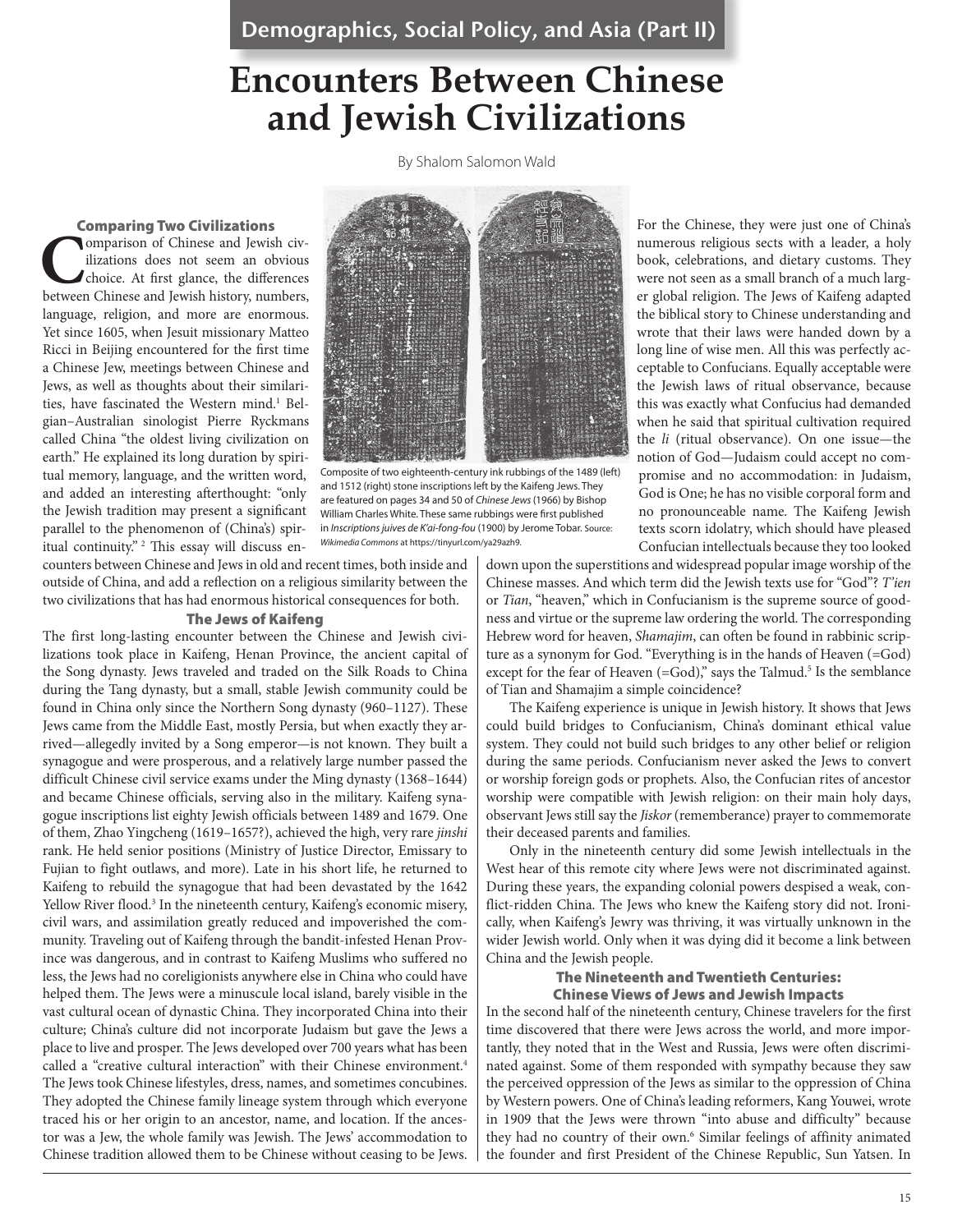1920 and 1924, he drew parallels between the fate of the Chinese and Jews, and supported the right of the Jews to restore their nation in their ancient homeland. Shortly after, China gave its support to the Balfour Declaration, the 1917 document that opened the way to the creation of the modern state of Israel.

During the twentieth century, literature and languages of the Jewish people became known to Chinese intellectuals. The first complete and accurate translation of the Hebrew Bible appeared in modern Chinese.<sup>7</sup> Chinese writers, e.g., Mao Dun, appreciated the Bible not for religious reasons, but as great literature and history. However, until World War II, the national Jewish language spoken by the greatest number of Jews was not yet Hebrew, but Yiddish—a dialect of ancient German with many Hebrew words. Yiddish had a rich literature of which a few dozen works were translated into Chinese during the 1920s and '30s. The appearance of these books in China coincided with heated debates about the need to reform the Chinese language. Some language reformers saw in Yiddish the right model of a language that could be understood by the large masses of the people—a model that China should follow. However, the main Jewish contribution to China—if this is what it was—was indirect. A historian called the twentieth century "the Jewish century."8 The contributions of Jews to the civilizations of the world changed China, too. But are they "Jewish" contributions? Karl Marx was a German Jew, and Chinese Communists still respect him greatly, but Chinese communism had enough indigenous features not to be labeled as a "Jewish" development. Another example: author Franz Kafka can be read in Chinese translation. Kafka is "*the* Jewish writer . . . who may yet redefine Jewish culture for us," wrote one historian of literature.<sup>9</sup> Many interpret Kafka's work as a metaphor for the alienation of Western Jews, but one of his Chinese translators proposed that his work describes the alienation of the working classes from the capitalist system—he converted Kafka back into Marx.<sup>10</sup> Albert Einstein is another great name of the twentieth century, widely admired in China. Does Chinese admiration for Einstein create a point of connection between the Chinese and Jewish civilizations? There are no simple answers to these questions. The answer is easier for American Jewish writers, such as Isaac Bashevis Singer, Saul Bellow, and Philip Roth, who first became available in Chinese in the 1980s. They introduced Chinese readers to some aspects of Jewish life and thought. Today, large numbers of Chinese have become aware of Jews and Judaism through the Jewish refugee communities that survived the Second World War in Shanghai.

The Jews are not always the best judges to understand Chinese views pertaining to Judaism. Rabbi Adin Steinsalz, widely respected in the Jewish world for his work on the Talmud, wrote after a visit to China "what [the Chinese] found in Judaism, most Jews don't see."11 For example, one of China's main Judaic scholars justified teaching and research about Judaism as essential for China. He asserted that the Jews have modernized their civilization successfully while remaining loyal to their ancient roots, whereas the Chinese, in contrast, have failed to do so.<sup>12</sup> His statement is obviously tailored for a Chinese audience. Many Jews do not see it, particularly when they watch the tensions and clashes between the ultraorthodox and the secular in Israel and elsewhere.

#### The Nineteenth and Twentieth Centuries: Jewish Views of China and Chinese Cultural Influence

First modern Jewish reactions to China were sympathetic, as noted above. Already in 1911, in Ottoman Palestine, a Jewish author, S. M. Perlmann, published the first Hebrew book about China, *Ha-Sinim* (The Chinese). The book was translated into other languages, including Russian and English, which testified to a more widespread Jewish interest in China. In Eastern Europe, there were many Yiddish books and newspaper articles about China. Little is known about this because the great majority of their authors, readers, books, and articles were destroyed during the Holocaust.

European interest in China is old. It began at least with Marco Polo's Asian travelogue in the thirteenth century and reached a peak in the seven-

teenth and eighteenth centuries when Jesuit missionaries and the leading Enlightenment philosophers, e.g., Leibniz and Voltaire, wrote extensively about China. European Jews joined the discussion much later, after the old political, social, and academic discriminations against them had begun to weaken. Thus, only in the twentieth century did German, French, and British Jews, as scholars and art collectors, play a significant role in introducing Chinese culture to the European public. In the latter half of the century, American Jews played an equally important role.

 One of America's leading China scholars, the late Benjamin Schwartz of Harvard, said that his and other Jewish scholars' interest in China's relationship to its past was intimately linked to their own relationship to their Jewish past. Schwartz saw a historical affinity between Chinese and Jews.13 The role of Jewish art collectors cannot be overestimated. Visual art is one of the most effective ways to present China to a larger public. Some of the great Chinese art collections in the museums of New York, Washington, Berlin, Paris, and London bear the names of their Jewish donors.

#### China and Israel

Even before Israel's creation in 1948, and again several years later, Israel's founding father, David Ben-Gurion, called on the Jewish people and Israel to seek links of friendships with China and India. He called them the great civilizations of Asia and predicted that they would become the world's leading powers. Ben-Gurion used the term "civilization" deliberately: he looked at long-term historical trends, not at immediate economic or other material interests, and this at a time when very few in the West believed that China or India would ever rise to great power status.<sup>14</sup> The relations between China and Israel since 1949 are too complex and multifaceted to lend themselves to quick review. Economic, cultural, and personal relations are growing. Book translations, exhibitions, TV shows, and more than ten major universities with Jewish and Israeli study centers keep increasing the number of Chinese with knowledge of Israel and Judaism.

Looking toward the future of Sino–Jewish relations, "The sky is the limit," as they say. And what is the sky? Most of what the Chinese want to learn from the Jews and Israel is utilitarian and short term, from water technologies to fighting terrorism, or at the most vulgar popular level, how to get rich quickly. On the other side, Jews and Israel are looking for business and market opportunities, like everybody else, but there is also a strong intellectual Jewish interest in China's culture and history.

Both sides should reach higher and look further. The Chinese might want to reflect on the ethical and spiritual factors that allowed a people as small as the Jews to maintain its identity and exert its civilizational influence in the wider world. In contrast to China, the Jews were for a long time without "hard" power or a territorial base. In turn, the Jews could benefit from reflecting on a core concept of Chinese thought, the notion of change. As *The Book of Changes* (I Ching) and Laozi's *Daodejing* show, change is permanent and inevitable. All phenomena are dynamic; all situations are continuously transformed. When life and history move in one direction, the movement will stop short before it reaches an extreme and swing back into the opposite direction. This notion of inevitable change still influences Chinese thought and policy.

China's old philosophy of history is cyclical. Dynasties rise and fall; they come and go. The universe has neither beginning nor end. In Jewish religious philosophy, in contrast, history moves forward in one direction from a beginning to an end. Of course the Jews knew major changes, more than they asked for, which were often triggered by major catastrophes, but they were less inclined to see them as an inevitable part of life and history.

#### The Tension between Universalism and Particularism in Nonmissionary Religions—Parallels between Judaism and Confucianism

There is more that the Chinese and Jews could learn from each other's history. Are there similarities in the historical fate of Judaism and Confucianism linked to their religions or philosophies? Whether Confucianism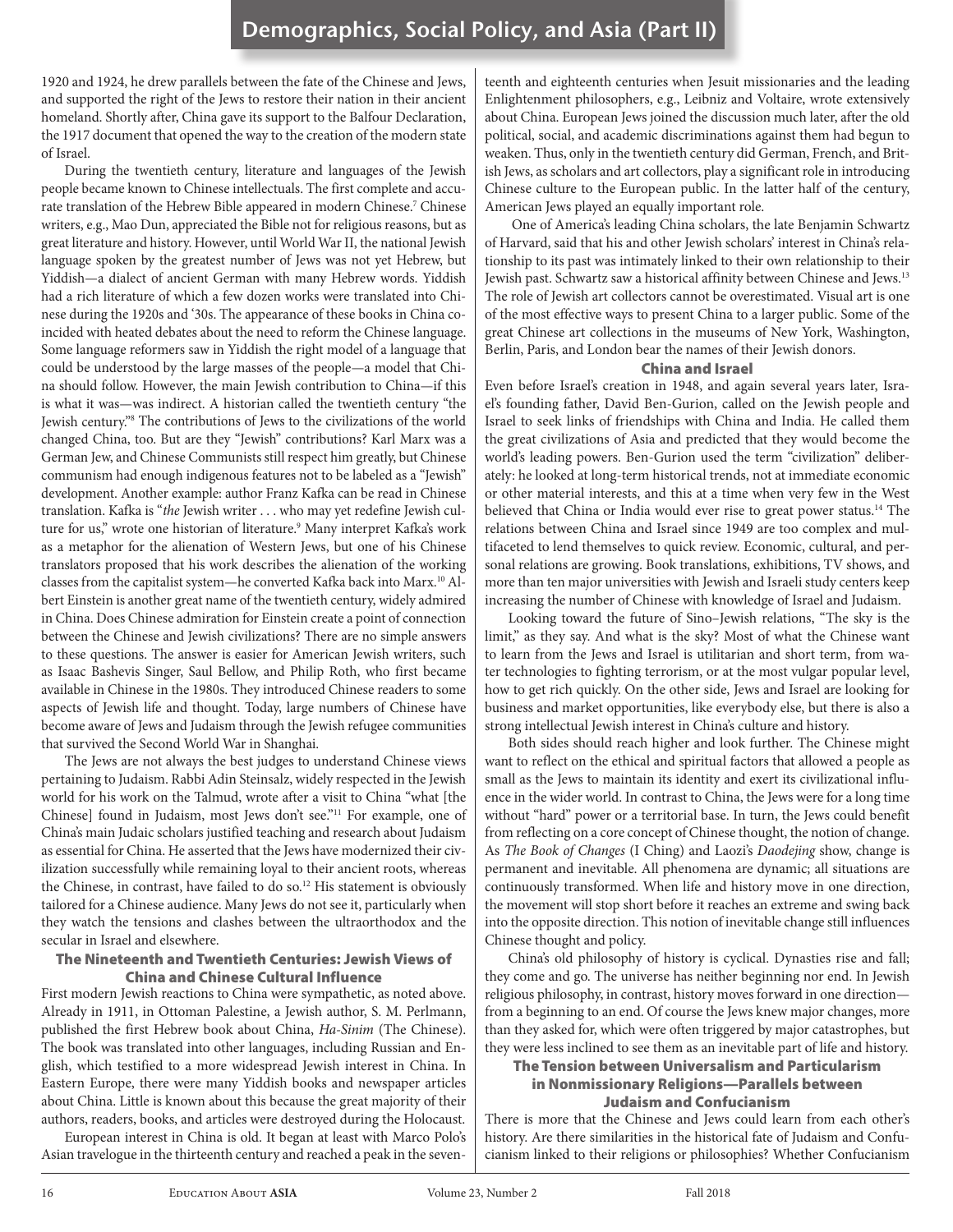### Demographics, Social Policy, and Asia (Part II)

is a "religion" in the Western sense or a philosophy continues to be debated in the West, as well as in China. No simple answer is in sight, least of which is because the Chinese term for religion does not mean exactly the same as in the West. Suffice it to say here that Judaism and Confucianism are two nonmissionary belief systems accompanied by ethical precepts and prac tical rituals. The two beliefs do not try to convert the rest of the world to their own dogmas. During some periods, Jews as well as Chinese did try to force their beliefs on minorities (e.g., the Hasmonean/Maccabean King of Judea, John Hyrcanus, who reigned 134–104 BCE, conquered the Idu mean tribe and converted it by force to Judaism). Rabbinic Judaism con demned him for this. Herodes (Herod), Roman-appointed King of Judea who ruled from 37–4 BCE, was Idumean. These were exceptions, not the rule. In contrast, Buddhism, Christianity, and Islam are global missionary religions that seek deliverance from suffering for all humans in the first case, and salvation through conversion in the other two cases. The defining characteristic of a nonmissionary religion or philosophy, at least in the two cultures addressed in this essay, is a strong degree of particularism. The Jews are the "chosen people"—chosen by God to be an ethical model. Chi na is the "middle kingdom"—the most significant country and the center of the world. However, to be nonmissionary does not mean indifference to the rest of the world. There is a universalistic component in nonmissionary religions as well, and a concealed or open tension between particularism and universalism. The balance between universalistic and the dominant particularistic impulses is changing through history, often in response to external events.

On the other hand, missionary religions are never free of particularis tic elements. Buddhism and Islam claim to bring deliverance or salvation to all humans, but India and Arabia enjoy an exalted place in the memory of the two religions simply because the founders were Indian in one case, Arab in the other, and their holy books were written in their respective national languages.

Judaism is the religion of one man, Abraham; one family; one group of tribes; one people. Traditional Judaism does not seek but accepts converts, and promises salvation to non-Jews who follow a number of Jewish laws. But universalism is woven into the Hebrew Bible from the first page on and followed up in the Talmud. The Bible starts not with the creation of the Jews but with the creation of the human race.

The self-definition of the early Chinese was apparently less ethnic than that of the early biblical Jews. During the Shang and Zhou dynasties (es timated 1556–1046 and 1046–256 BCE, respectively), the borderline be tween the Chinese and the "Barbarians" was not seen as ethnic or racial but as cultural. This is what allowed early China to expand by slowly absorbing and acculturating these "Barbarians."<sup>15</sup> The Chinese belief that their culture was superior to all others implied also a claim of universality. In *The Analects*, Confucius formulated succinctly his conviction that the borders between Chinese and "Barbarians" were not closed: "The Master expressed a wish to live among the nine barbaric tribes of the East. Somebody said: 'But they are so ignorant. How is this possible?' The Master said, 'Where a man of culture resides one cannot speak of ignorance!"<sup>16</sup>

However, Confucian universalisms probably did not extend beyond East and Central Asia—the regions the Chinese knew and controlled during the time of their greatest geographic expansion. In later periods of Chinese history, particularistic, ethnocentric, and xenophobic positions became more prominent. When the barbaric tribes threatened the borders of Southern Song dynasty China in the 1120s, ethnic antagonism against them became a patriotic duty. Now culture could no longer override eth nic boundaries. Generally, ethnic hatred was expressed against the Mon gol conquerors who destroyed the Song and ruled China during the Yuan dynasty, and again against the Manchus who created China's last dynasty, the Qing (1644–1912). The Manchus' eagerness to adopt Confucianism did not make them less foreign in the eyes of Chinese patriots. Over time,

# **FRANKLIN R. BUCHANAN PRIZE**

FOR ASIA CURRICULUM PUBLICATIONS

### **CALL FOR SUBMISSIONS**

The Association for Asian Studies (AAS) invites submissions for the Franklin R. Buchanan Prize.

Established in 1995 by the AAS Committee on Educational Issues and Policy and the Committee on Teaching about Asia, the Franklin R. Buchanan Prize is awarded annually to recognize an outstanding pedagogical or curriculum publication on Asia designed for any educational level, elementary through university. Any format is acceptable, including print, CD, video, and online formats. Submissions that address underrepresented regions of Asia, as defined by the Association for Asian Studies, are encouraged.

The winning submission will reflect current scholarship, present innovative teaching strategies, and demonstrate potential to make a significant impact on the intended audience. Submissions must have been published after January 1, 2017, and include well-articulated and detailed teaching strategies in order to be competitive.

The 2019 Buchanan prize will be awarded to the author(s) of the work at the AAS Annual Meeting in Denver, Colorado, March 21-24, 2019. The prize includes a \$1,000 monetary award and a one-year membership to AAS.

#### Submissions are due November 1, 2018.

For more information and a submission form, please contact the Chair of the Committee.

Patrick W. Hughes Phone: 412-648-7737 E-mail: hughespw@pitt.edu

To view past awards, visit the AAS web site: http://www.asian-studies.org/Grants-and-Awards/ **AAS-Book-Prizes**